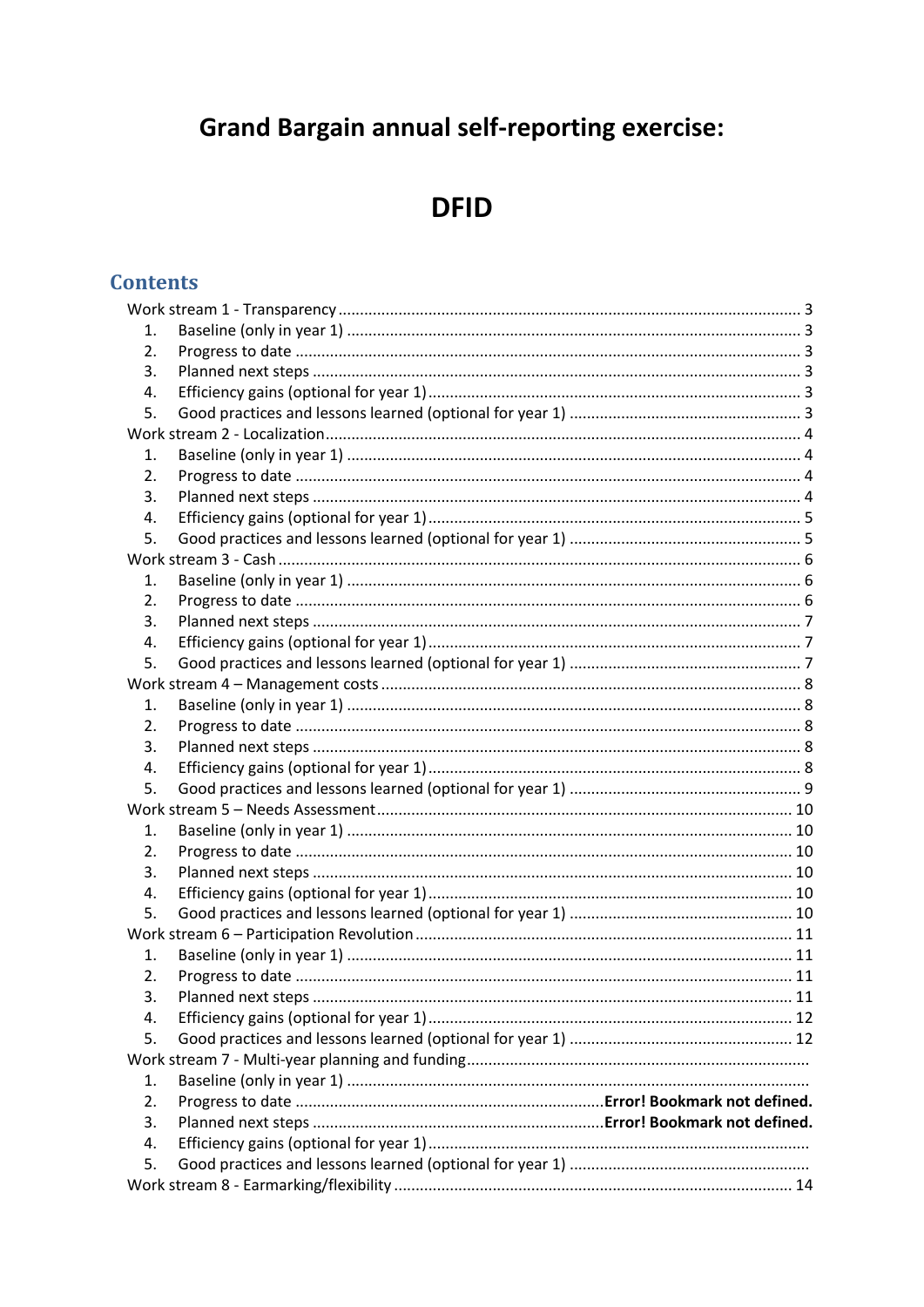| 1.             |  |
|----------------|--|
| 2.             |  |
| 3.             |  |
| 4.             |  |
| 5.             |  |
|                |  |
| $\mathbf{1}$ . |  |
| 2.             |  |
| 3.             |  |
| 4.             |  |
| 5.             |  |
|                |  |
| 1.             |  |
| 2.             |  |
| 3.             |  |
| 4.             |  |
| 5.             |  |

General points:

• Promoted delivery of Grand Bargain commitments in the first rapid onset response after Grand Bargain (reviewed by Haiti RTE);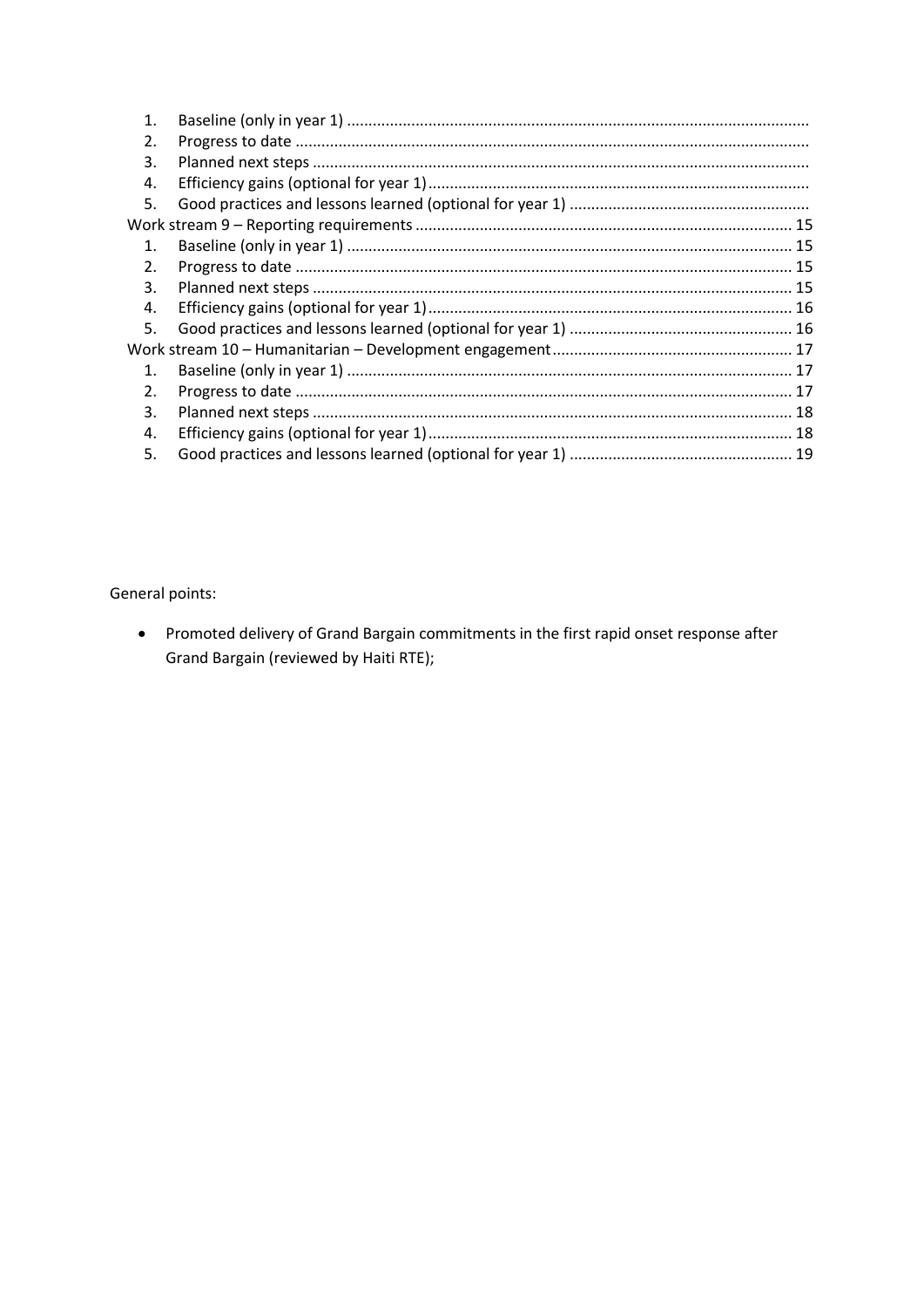# <span id="page-2-1"></span><span id="page-2-0"></span>**Work stream 1 - Transparency**

## **1. Baseline (only in year 1)**

Where did your organisation stand on the work stream and its commitments when the Grand Bargain (GB) was signed?

- *UK GB Commitment: continue to publish data on UK humanitarian funding within two years of the World Humanitarian Summit using IATI standards.*
- *Baseline: DFID has been an IATI compliant donor since 2011.*

#### <span id="page-2-2"></span>**2. Progress to date**

Which concrete actions have you taken (both internally and in cooperation with other signatories) to implement the commitments of the work stream?

The UK is currently in the process of developing its new Transparency Agenda. This will be launched later in the year and is likely to include challenging commitments to make UKAid even more transparent. Across all funded partners, the UK will push for improved transparency, including new openness about management and administration budgets. We are working with several humanitarian multilateral agencies to facilitate their adoption of IATI, taking into account their particular responsibilities.

## <span id="page-2-3"></span>**3. Planned next steps**

What are the specific next steps which you plan to undertake to implement the commitments (with a focus on the next 2 years)?

We are currently in discussions with Ministers on the new Transparency Agenda. We hope to have more details in April.

## <span id="page-2-4"></span>**4. Efficiency gains (optional for year 1)**

Please indicate, qualitatively, efficiency gains associated with implementation of GB commitments and how they have benefitted your organisation and beneficiaries.

Too early to report

## <span id="page-2-5"></span>**5. Good practices and lessons learned (optional for year 1)**

Which concrete action(s) have had the most success (both internally and in cooperation with other signatories) to implement the commitments of the work stream? And why?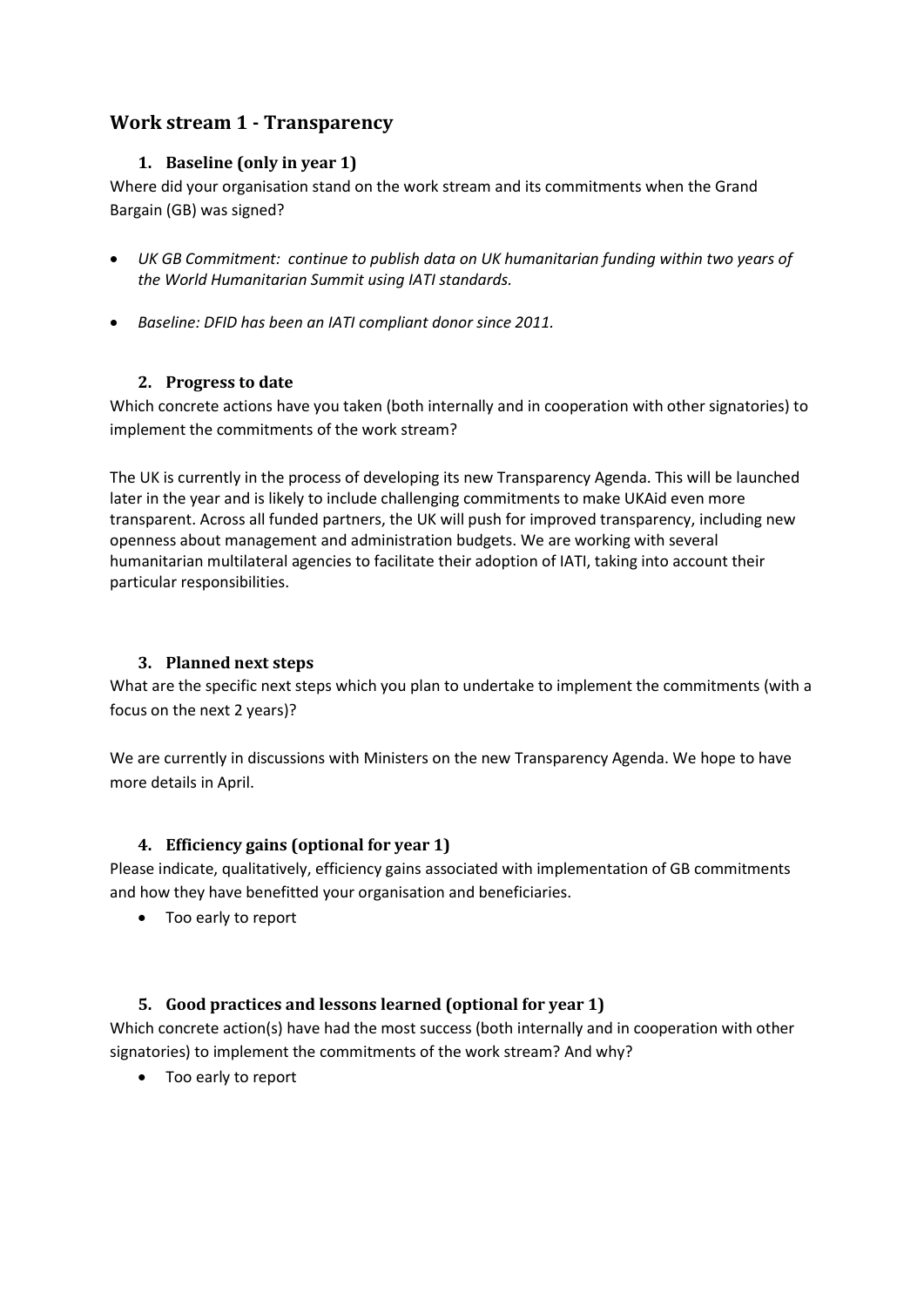# <span id="page-3-1"></span><span id="page-3-0"></span>**Work stream 2 - Localization**

## **1. Baseline (only in year 1)**

Where did your organisation stand on the work stream and its commitments when the Grand Bargain was signed?

- *UK GB Commitment: maintain UK commitments to START Fund, the Disaster Emergency Preparedness Programme and the Humanitarian Leadership Academy.*
- *Baseline: DFID is funding several major programmes that support local capacity. However we do not have the systems available to comprehensively track funding to build the capacity of local government, CSOs and community groups to respond to humanitarian crises*

#### <span id="page-3-2"></span>**2. Progress to date**

Which concrete actions have you taken (both internally and in cooperation with other signatories) to implement the commitments of the work stream?

The UK continues to invest in a number of consortia that are working with local and national partners:

- I) The START network of national NGOs alongside international NGOs *(£30 million 3 year programme agreed until 2018)* provides rapid support to forgotten, or spikes in, humanitarian crises. 42% of START funding in 2015/16 went to local and national partners.
- II) The Disasters Emergency Preparedness Programme (DEPP) *(£40 million 3 year programme agreed to 2018)* implemented by START Network NGOs and comprises 14 projects investing in the capacity development of national and local NGOs.
- III) The Humanitarian Leadership Academy (HLA) (£20million 5 year programme agreed to 2020) investing in training and learning for local and national NGOs.
- The UK is the largest funder of Country Based Pooled Funds providing US\$241.3m in 2015. Currently the UK is contributing to Pooled Funds in the following countries: Afghanistan; Ethiopia; Sudan; South Sudan; Syria region; Iraq; DRC; and CAR.
- DFID is preparing a business case for core funding over 4 years to the Red Cross Movement, subject to approval from Ministers.

## **3. Planned next steps**

<span id="page-3-3"></span>What are the specific next steps which you plan to undertake to implement the commitments (with a focus on the next 2 years)?

 We will work with GB partners and the IASC to develop a localisation marker in order to track our expenditure to local and national responders.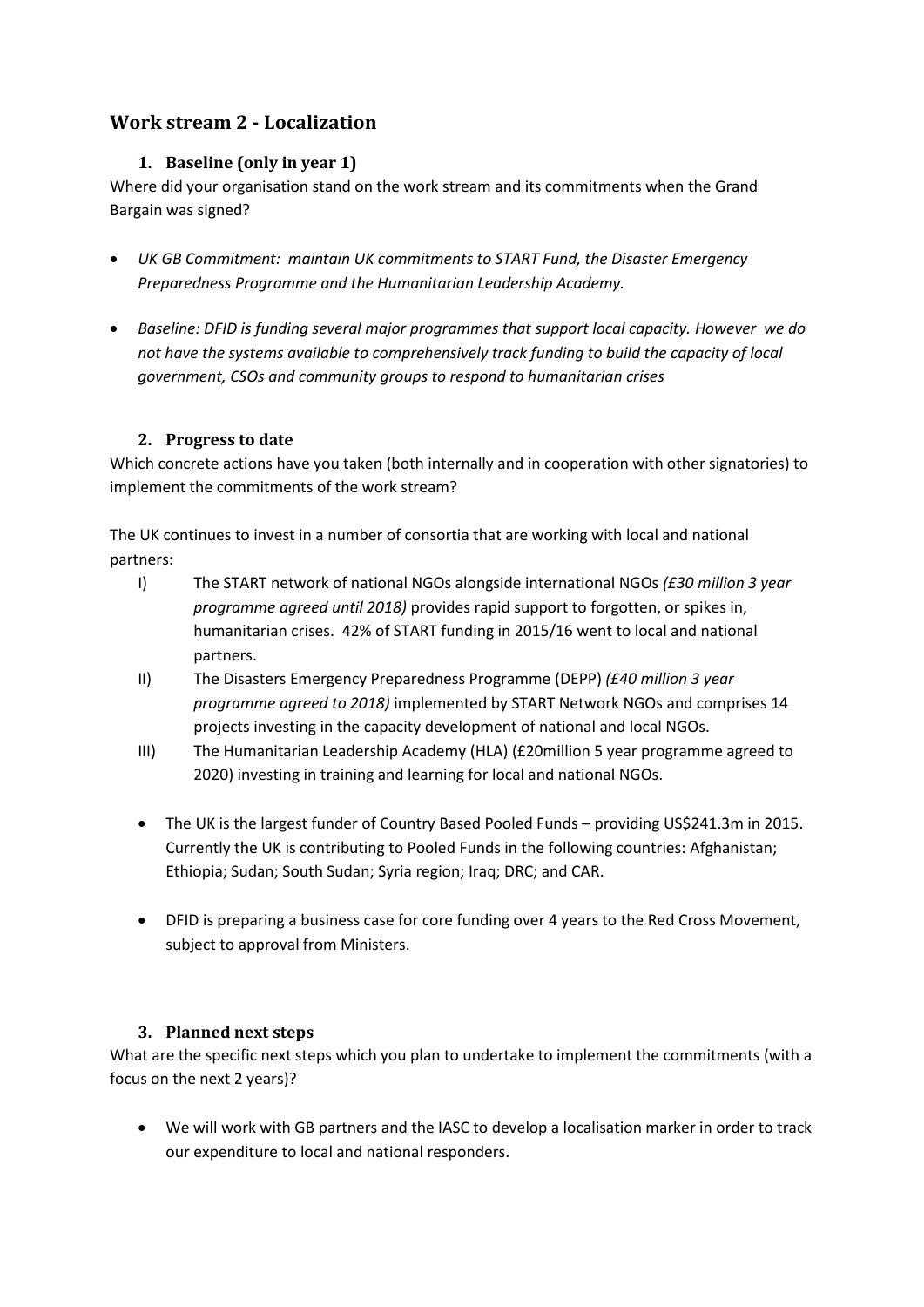# **4. Efficiency gains (optional for year 1)**

<span id="page-4-0"></span>Please indicate, qualitatively, efficiency gains associated with implementation of GB commitments and how they have benefitted your organisation and beneficiaries.

• Too early to report

# <span id="page-4-1"></span>**5. Good practices and lessons learned (optional for year 1)**

Which concrete action(s) have had the most success (both internally and in cooperation with other signatories) to implement the commitments of the work stream? And why?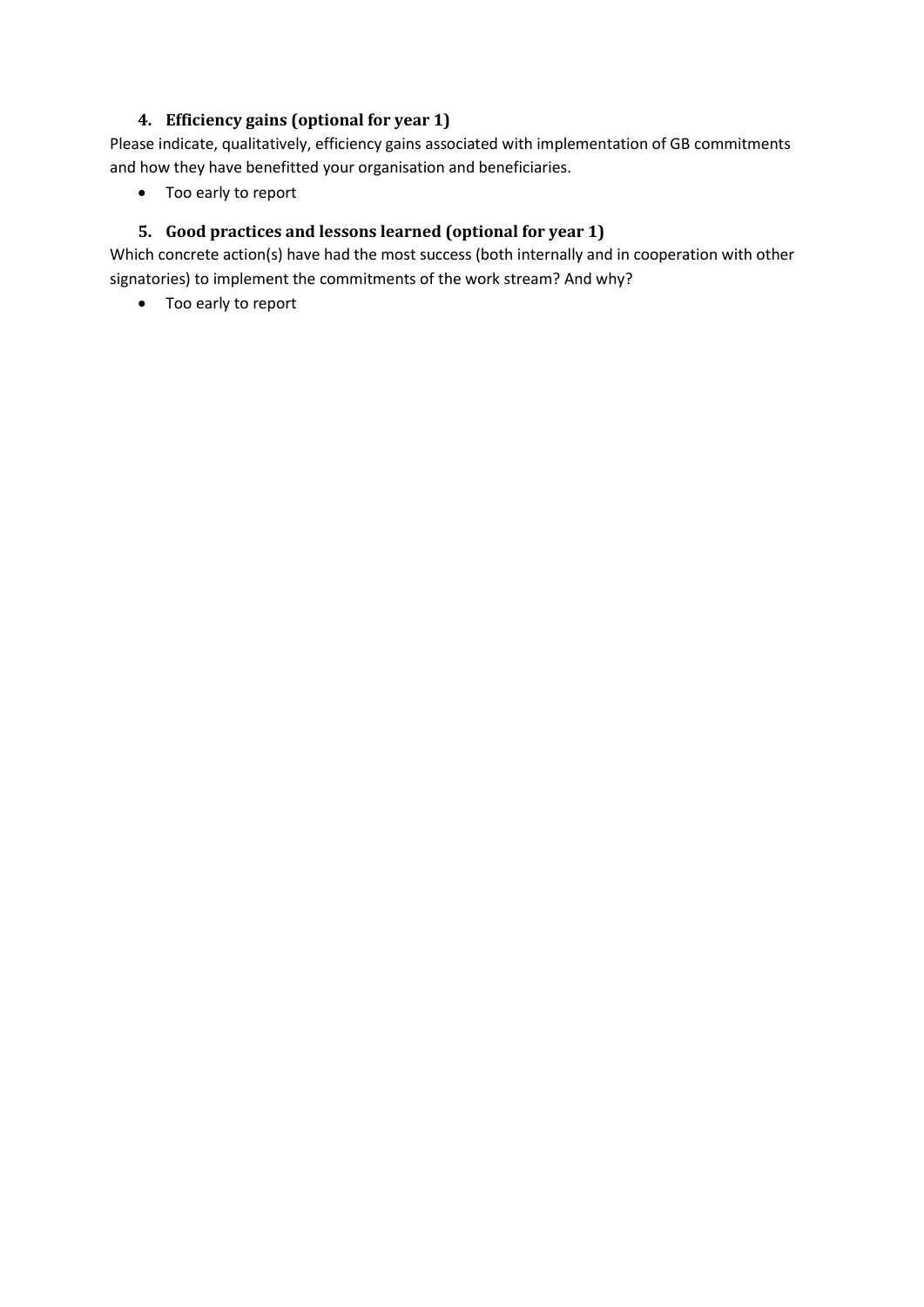# <span id="page-5-1"></span><span id="page-5-0"></span>**Work stream 3 - Cash**

# **1. Baseline (only in year 1)**

Where did your organisation stand on the work stream and its commitments when the Grand Bargain was signed?

- *UK GB Commitment: UK has committed to more than double its use of cash in crises by 2025.*
- *Baseline: in 2015/2016 humanitarian cash and voucher represented 14 % of DFID humanitarian spend, cash transfers alone represented 10 % of DFID humanitarian spend.*

#### **2. Progress to date**

<span id="page-5-2"></span>Which concrete actions have you taken (both internally and in cooperation with other signatories) to implement the commitments of the work stream?

- Providing leadership to the humanitarian sector:
	- $\circ$  Co-convening Grand Bargain cash workstream with WFP: workplan established and event under preparation (to happen before June 2017);
	- o Established GHD cash workstream, co-chaired with Norway, concept note and workplan endorsed; first meeting hosted (March 2017) and event under preparation (to happen before June 2017);
	- o Coordinating with other cash platforms and actors (CaLP and others);
	- $\circ$  Engagement with other donors around common interests (e.g. outcome indicators).
- Creating incentives for the scale up of cash and operationalization of the Grand Bargain cash commitments:
	- o Embedding cash as core pillar of UK core funding to UN and Red Cross Movement Agencies;
	- $\circ$  Funding of cash programming in country offices; including the promotion of streamlined models such as Lebanon.
- Institutionalising:
	- $\circ$  Cash is a key part of UK humanitarian reform agenda and new Humanitarian Policy;
	- $\circ$  Carried out a DFID baseline on use of cash within total humanitarian funding for FY 2015/2016;
	- $\circ$  Initiated development of internal markers to measure use of cash and included cash in new Humanitarian VfM guidance.
- Investment in Evidence:
	- $\circ$  Development Initiatives research on tracking cash published, establishing a sector wide baseline for 2015 and recommendations on how to track cash;
	- o ODI case studies on models of cash scale up published.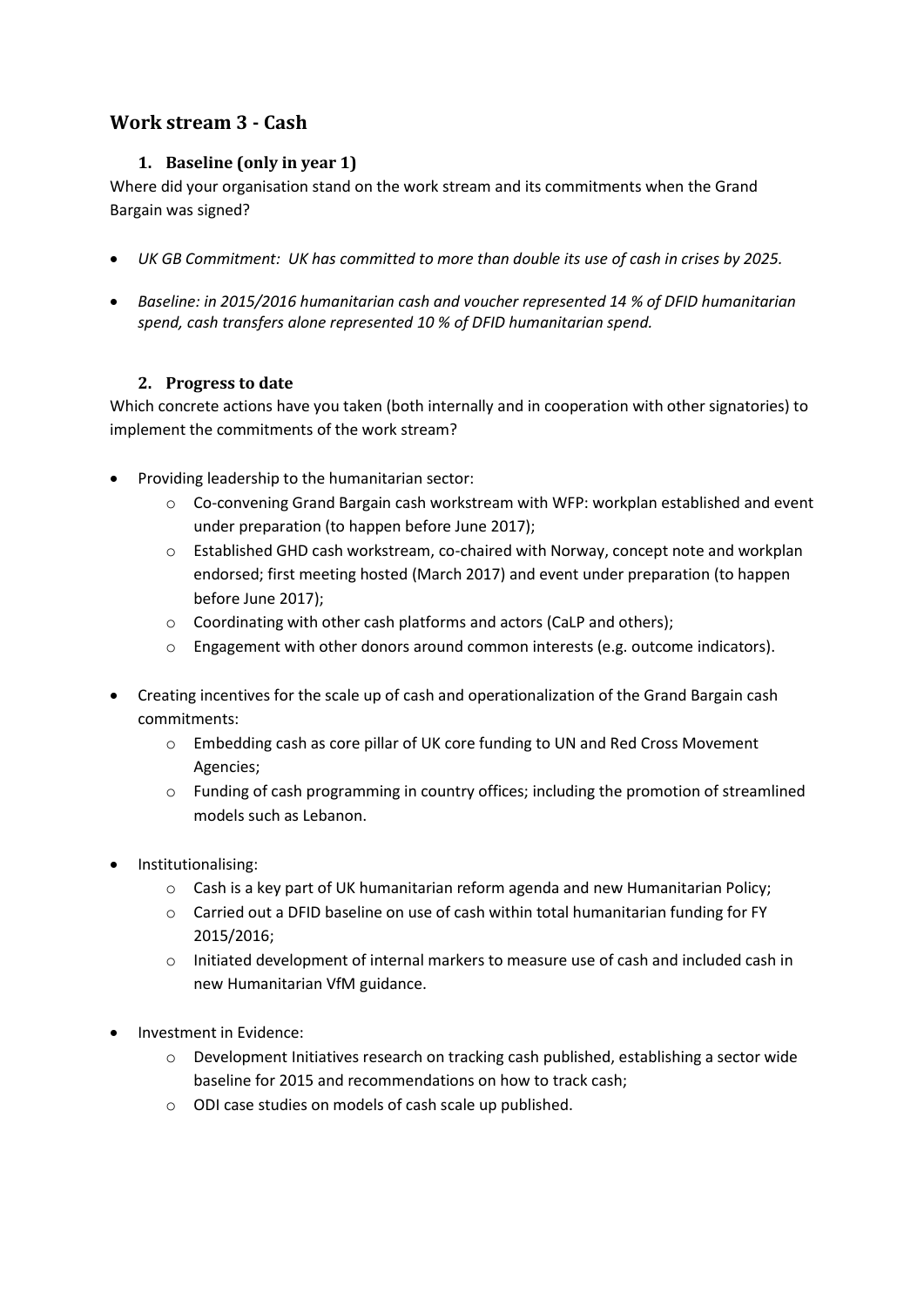## **3. Planned next steps**

<span id="page-6-0"></span>What are the specific next steps which you plan to undertake to implement the commitments (with a focus on the next 2 years)?

- Leadership: facilitate delivery of GB and Good Humanitarian Donorship cash workstream workplans;
- Institutionalisation within DFID:
	- o Finalise establishment of a cash marker within DFID data management system;
	- o Update internal guidance on cash programming;
- Further investment in evidence;
- Engage with other donors through our wider advocacy for reform.

## <span id="page-6-1"></span>**4. Efficiency gains (optional for year 1)**

Please indicate, qualitatively, efficiency gains associated with implementation of GB commitments and how they have benefitted your organisation and beneficiaries.

<span id="page-6-2"></span>Too early to report

#### **5. Good practices and lessons learned (optional for year 1)**

Which concrete action(s) have had the most success (both internally and in cooperation with other signatories) to implement the commitments of the work stream? And why?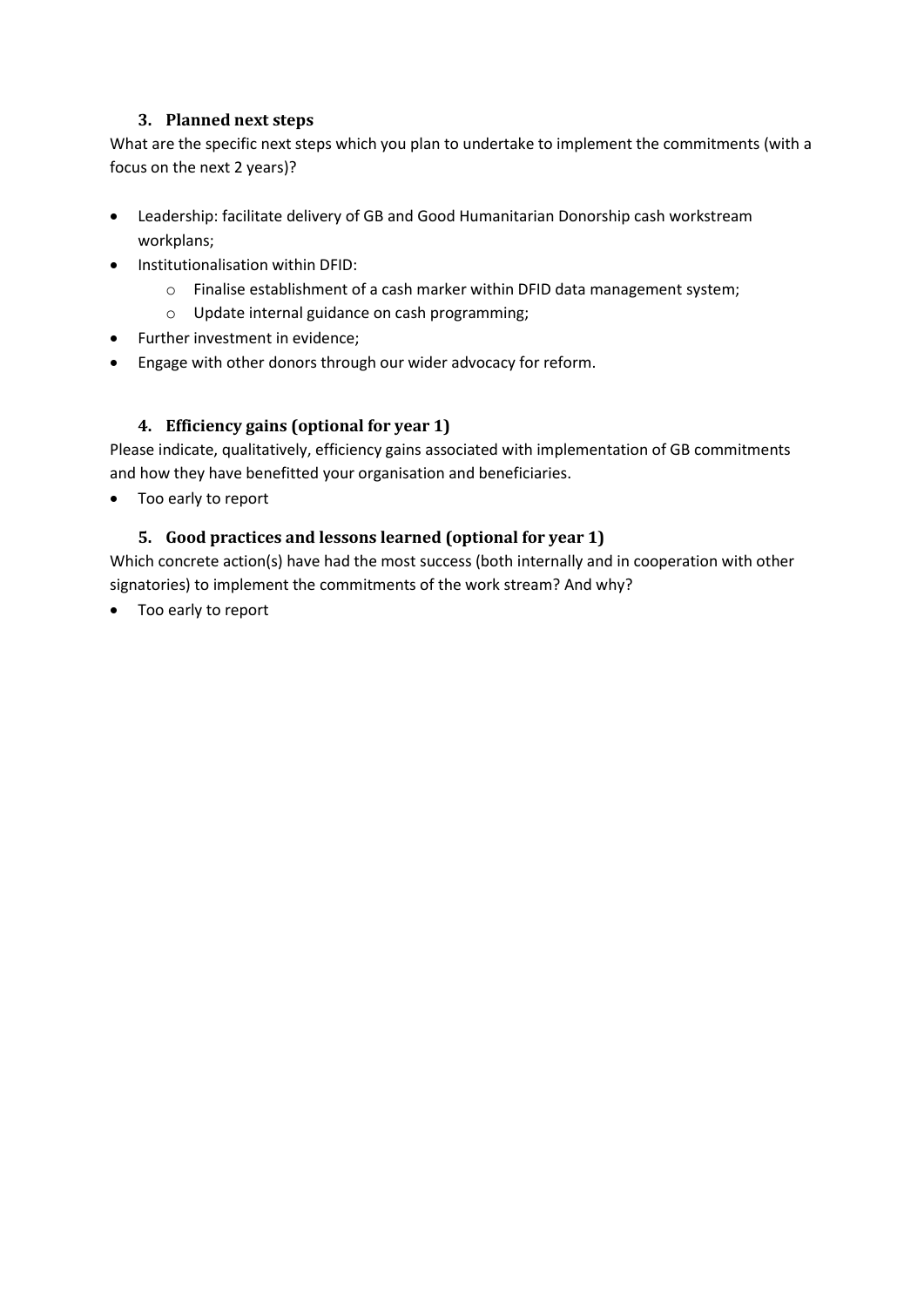# <span id="page-7-1"></span><span id="page-7-0"></span>**Work stream 4 – Management costs**

# **1. Baseline (only in year 1)**

Where did your organisation stand on the work stream and its commitments when the Grand Bargain was signed?

- *UK GB Commitment: support joint regular functional performance reviews of agencies and move away from individual donor assessments over time.*
- *Baseline: the UK has previously produced analyses of the performance of the multilateral system, as a proactive stakeholder in the system and advocate for reform. DFID has been keen to work with other donors to ensure that that all expenditure reaches its intended beneficiaries and delivers VFM. DFID is an active member of the MOPAN Network – co-chairing/facilitating the MOPAN Review of OCHA alongside Canada, as well as engaging actively with the OCHA Functional Review.*

## <span id="page-7-2"></span>**2. Progress to date**

Which concrete actions have you taken (both internally and in cooperation with other signatories) to implement the commitments of the work stream?

 The UK has initiated a conversation with multilateral partners on how greater collaboration can deliver improvements in value for money – this will be monitored through the core funding business cases.

# <span id="page-7-3"></span>**3. Planned next steps**

What are the specific next steps which you plan to undertake to implement the commitments (with a focus on the next 2 years)?

- Strengthen results based financing and embed Key Relationship Management approaches to ensure the UK's relationship with key multilateral humanitarian agencies is managed in a coherent integrated way. We expect this to have a positive impact on the process for monitoring and evaluation of multilateral agencies. The rationale is that efficiencies are gained by working together. We want to see better agency collaboration in planning, strategy development and implementation of response, to achieve collective results. This will bring obvious benefits to beneficiaries – in terms of a more efficient and effective response - as well as to donors and tax payers in delivering better value for money.
- There is a potential saving of efforts and transaction costs through the monitoring of the Grand Bargain and the drive for donors to consolidate their requirements.

## <span id="page-7-4"></span>**4. Efficiency gains (optional for year 1)**

Please indicate, qualitatively, efficiency gains associated with implementation of GB commitments and how they have benefitted your organisation and beneficiaries.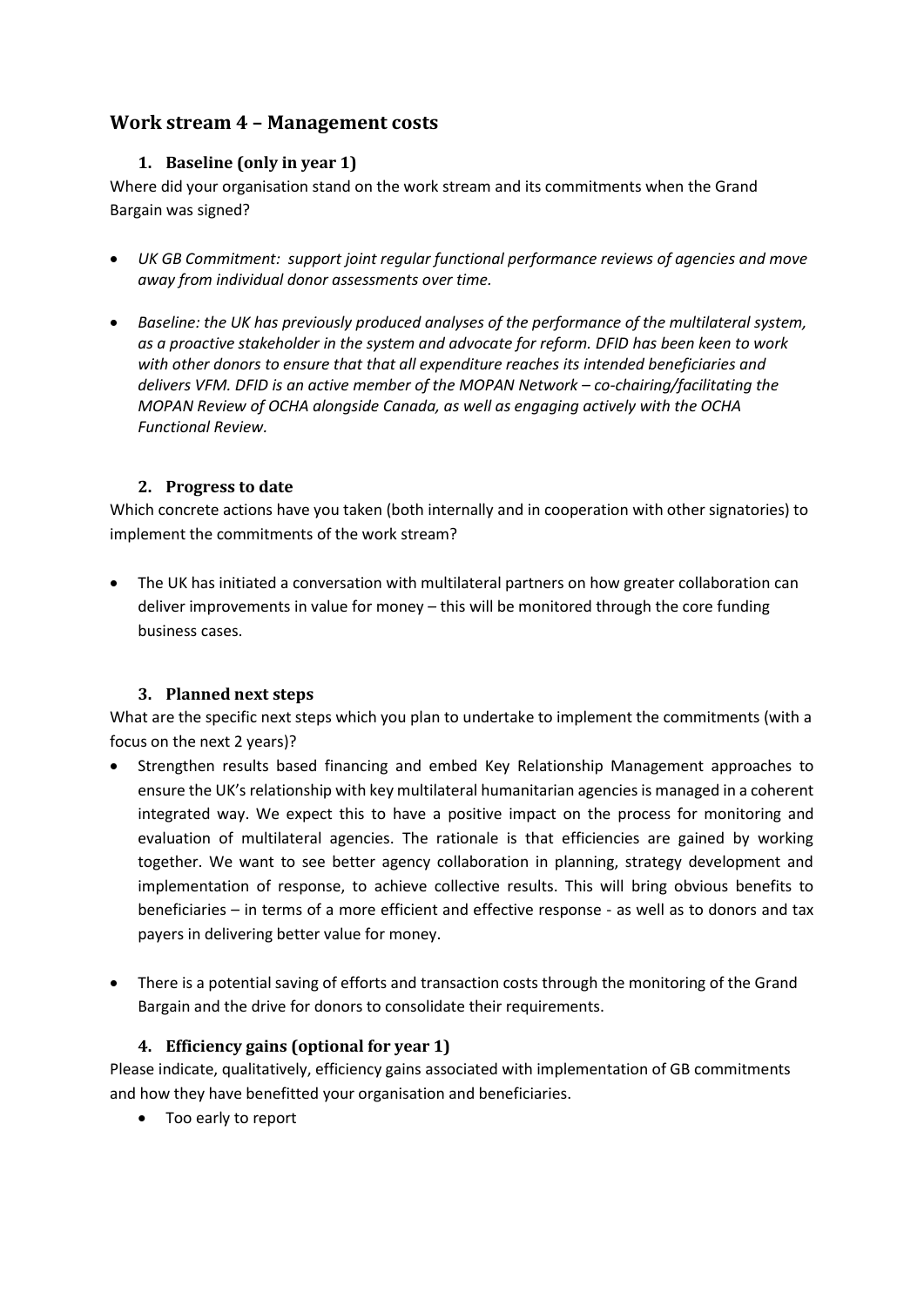# **5. Good practices and lessons learned (optional for year 1)**

<span id="page-8-0"></span>Which concrete action(s) have had the most success (both internally and in cooperation with other signatories) to implement the commitments of the work stream? And why?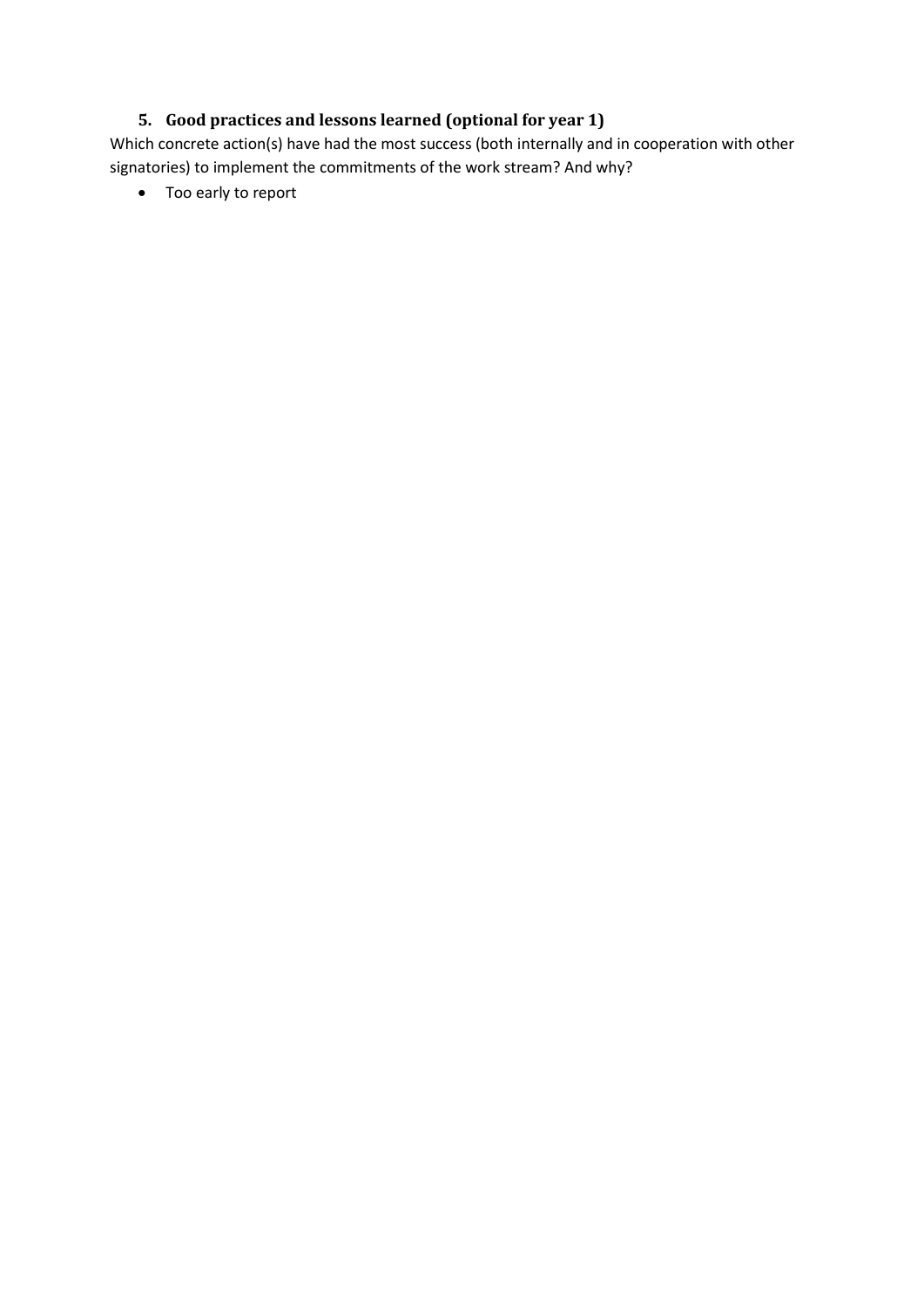# <span id="page-9-1"></span><span id="page-9-0"></span>**Work stream 5 – Needs Assessment**

# **1. Baseline (only in year 1)**

Where did your organisation stand on the work stream and its commitments when the Grand Bargain was signed?

- *UK GB Commitment: allocate UK funding on basis of single needs assessment and analysis, and prioritised plan.*
- *Baseline:* DFID has been advocating for and supporting joint and impartial needs assessments and analysis, to inform humanitarian funding prioritisation e.g. ACAPS in Nepal, Sierra Leone, and Syria.

## **2. Progress to date**

<span id="page-9-2"></span>Which concrete actions have you taken (both internally and in cooperation with other signatories) to implement the commitments of the work stream?

- Participation in Grand Bargain Needs Assessment workstream (participated to GB needs assessment workshop in Brussels Feb /March 2017); reviewed OCHA/ CASS review of needs assessments and engaged with OCHA;
- The UK has funded impartial needs assessments (e.g. ACAPS in Haiti Hurricane Matthew);
- Engagement with DFID Country Offices to collect examples of best practice on joint impartial needs assessments.

# <span id="page-9-3"></span>**3. Planned next steps**

What are the specific next steps which you plan to undertake to implement the commitments (with a focus on the next 2 years)?

- Participation in GB workstream (contributing to finalisation and delivery of workplan drafted during the workshop in Brussels);
- Planned development of a non-paper on ways to link humanitarian and development needs assessments in protracted crises;
- Ensuring specialist expertise is available in sudden onset emergencies to support impartial needs assessment by international responders;
- Engagement with DFID country offices and other donors to agree minimum standards for joint impartial needs assessment;
- Evaluation of quality and use of needs assessment and analysis.

# <span id="page-9-4"></span>**4. Efficiency gains (optional for year 1)**

Please indicate, qualitatively, efficiency gains associated with implementation of GB commitments and how they have benefitted your organisation and beneficiaries.

Too early to report

# <span id="page-9-5"></span>**5. Good practices and lessons learned (optional for year 1)**

Which concrete action(s) have had the most success (both internally and in cooperation with other signatories) to implement the commitments of the work stream? And why?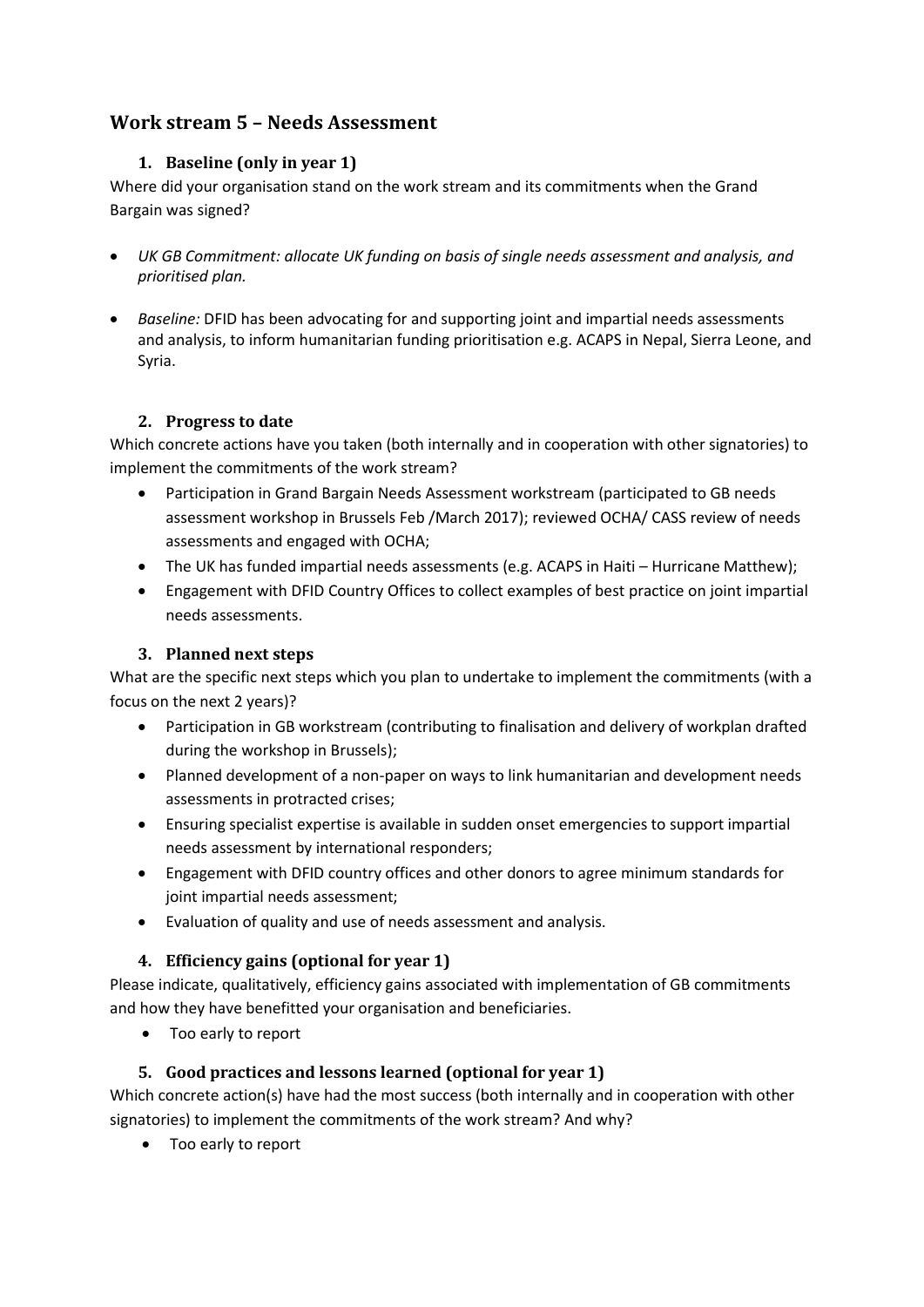# <span id="page-10-1"></span><span id="page-10-0"></span>**Work stream 6 – Participation Revolution**

## **1. Baseline (only in year 1)**

Where did your organisation stand on the work stream and its commitments when the Grand Bargain was signed?

*UK GB Commitment: Adopt new ways of working/standards to put affected people at the centre of the response.* 

*Baseline: DFID has already begun to champion improved accountability and participation, however delivery and focus was patchy and inconsistent. The focus has been on rapid onset crises more often than long term protracted crises.*

#### <span id="page-10-2"></span>**2. Progress to date**

Which concrete actions have you taken (both internally and in cooperation with other signatories) to implement the commitments of the work stream?

#### **Progress 2016**

The UK is designing a means of ensuring that specialist expertise is available in sudden onset emergencies to support impartial needs assessment by international responders. In the only large rapid onset since the GB was signed (Haiti - Hurricane Matthew) DFID placed accountability in the centre of its response. Offered funding to OCHA for Stand By Partnership positions, funded *Internews* (£500,000 for 6 month programme) within the first week to focus on providing and channelling information to affected communities. Made accountability expectation known to all other agencies supported and willingness to fund this.

DFID is designing core funding arrangements with the UN and Red Cross agencies, subject to Ministerial approval, with a focus on indicators in support of Grand Bargain delivery. Within this DFID has championed accountability and participation. Results framework to be completed shortly and accountability will feature in this.

DFID is adjusting its NGO partner guidelines to require partners to have feedback mechanisms in place and demonstrate how these are being used to adjust and inform programming.

The UK promoted, managed and funded a joint donor (UK, US, Swiss, Canadian, ECHO) Real Time Evaluation (RTE) of the Haiti response – in particular looking at how Grand Bargain commitments were being advanced, and to use this as a baseline for rapid onset responses. The intention is to consider such joint donor RTEs as a standard feature in future rapid responses.

## <span id="page-10-3"></span>**3. Planned next steps**

What are the specific next steps which you plan to undertake to implement the commitments (with a focus on the next 2 years)?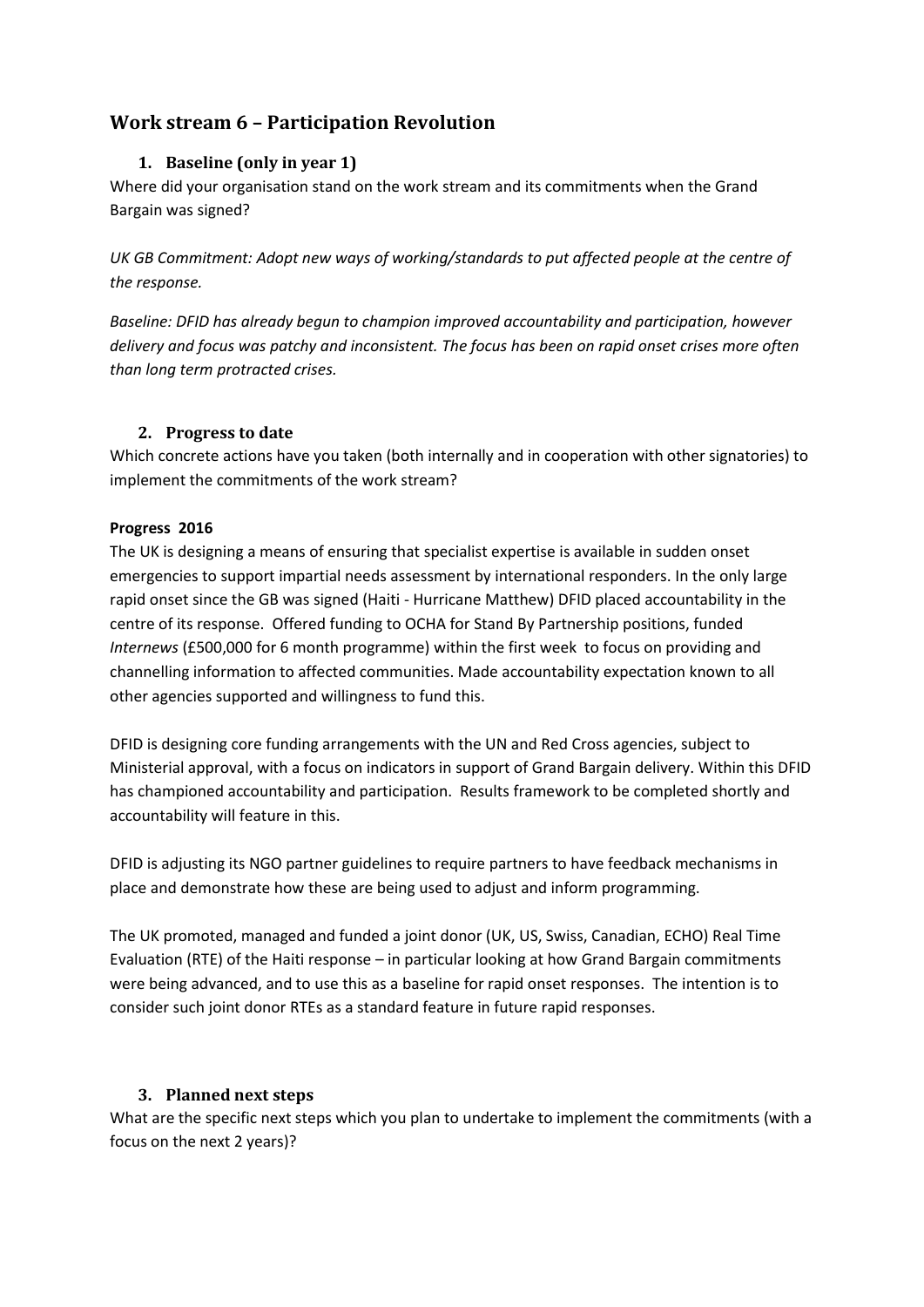- The above activities are HQ led. There is a need in coming years to develop country office capacity to ensure oversight and consistent coherent engagement and messaging to partners.
- To develop future and ongoing third party monitoring mechanisms to reflect participatory inputs

### <span id="page-11-0"></span>**4. Efficiency gains (optional for year 1)**

Please indicate, qualitatively, efficiency gains associated with implementation of GB commitments and how they have benefitted your organisation and beneficiaries.

• Too early to report

#### <span id="page-11-1"></span>**5. Good practices and lessons learned (optional for year 1)**

Which concrete action(s) have had the most success (both internally and in cooperation with other signatories) to implement the commitments of the work stream? And why?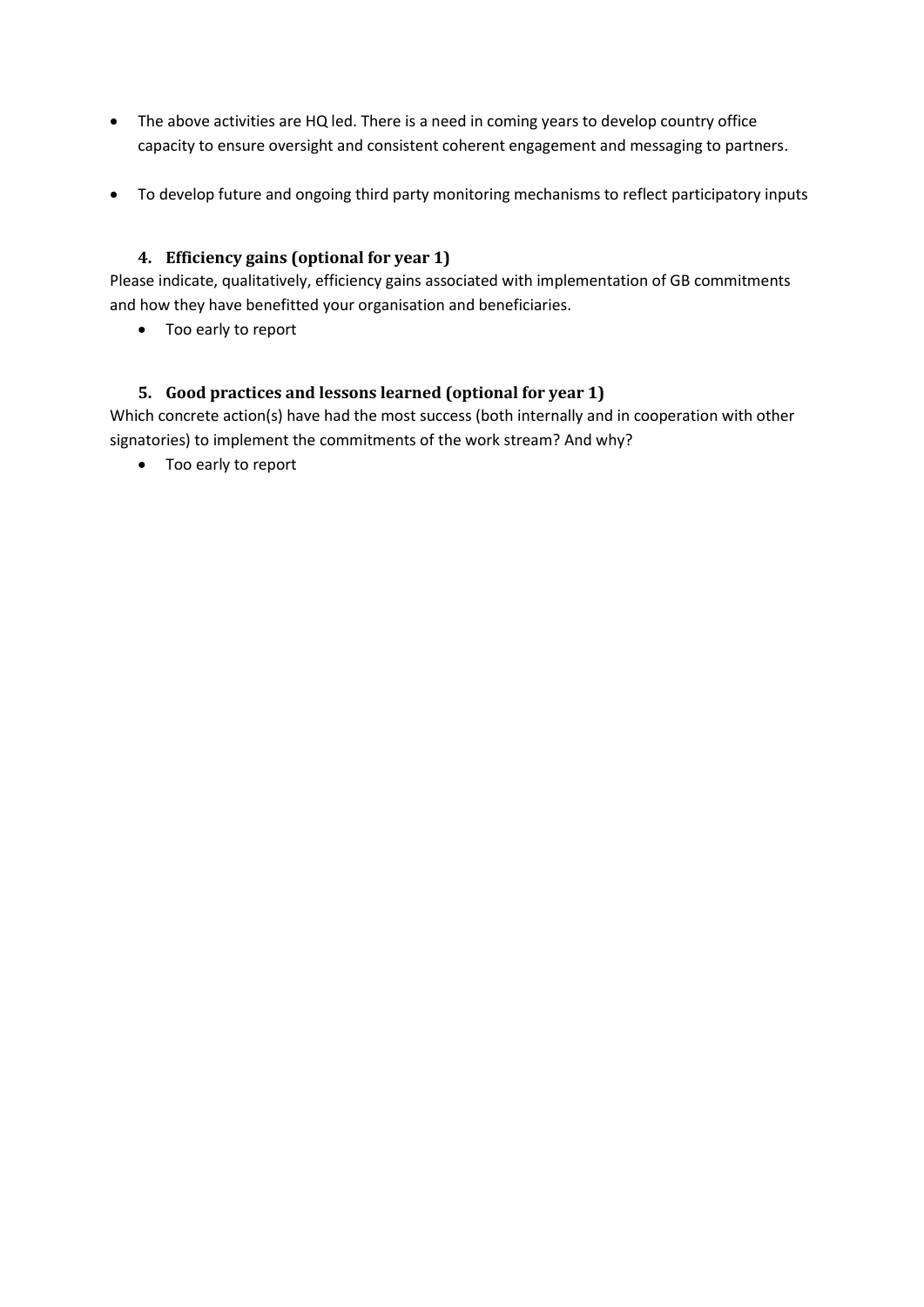# **Work stream 7 - Multi-year planning and funding**

# **1. Baseline (only in year 1)**

Where did your organisation stand on the work stream and its commitments when the Grand Bargain was signed?

- *UK GB Commitment: Increase multi-year, multi-partner funding in protracted and recurrent crises from current 30% of bilateral humanitarian funding.*
- *Baseline:* Multi-year planning and funding rapidly becoming the default approach for DFID humanitarian support in protracted crises*.* Two business cases proposing multi-year core support to seven UN humanitarian agencies are in advanced stages of consideration. We anticipate that, pending ministerial approval, funding for four years will be released summer 2017.

## **2. Progress to date**

Which concrete actions have you taken (both internally and in cooperation with other signatories) to implement the commitments of the work stream?

 A number of DFID country offices are developing new multi-year business cases aligning with the core funding business cases and using indicators tracking the same Grand Bargain commitments, eg Syria and Yemen.

## **3. Planned next steps**

What are the specific next steps which you plan to undertake to implement the commitments (with a focus on the next 2 years)?

- A focus for DFID's proposed core funding business cases will be to promote multi-year funding by UN agencies to implementing partners as part of fulfilling agency commitments under the Grand Bargain.
- Establish whether we can track multi-year humanitarian commitments through DFID systems.

# **4. Efficiency gains (optional for year 1)**

Please indicate, qualitatively, efficiency gains associated with implementation of GB commitments and how they have benefitted your organisation and beneficiaries.

• Too early to report.

# **5. Good practices and lessons learned (optional for year 1)**

Which concrete action(s) have had the most success (both internally and in cooperation with other signatories) to implement the commitments of the work stream? And why?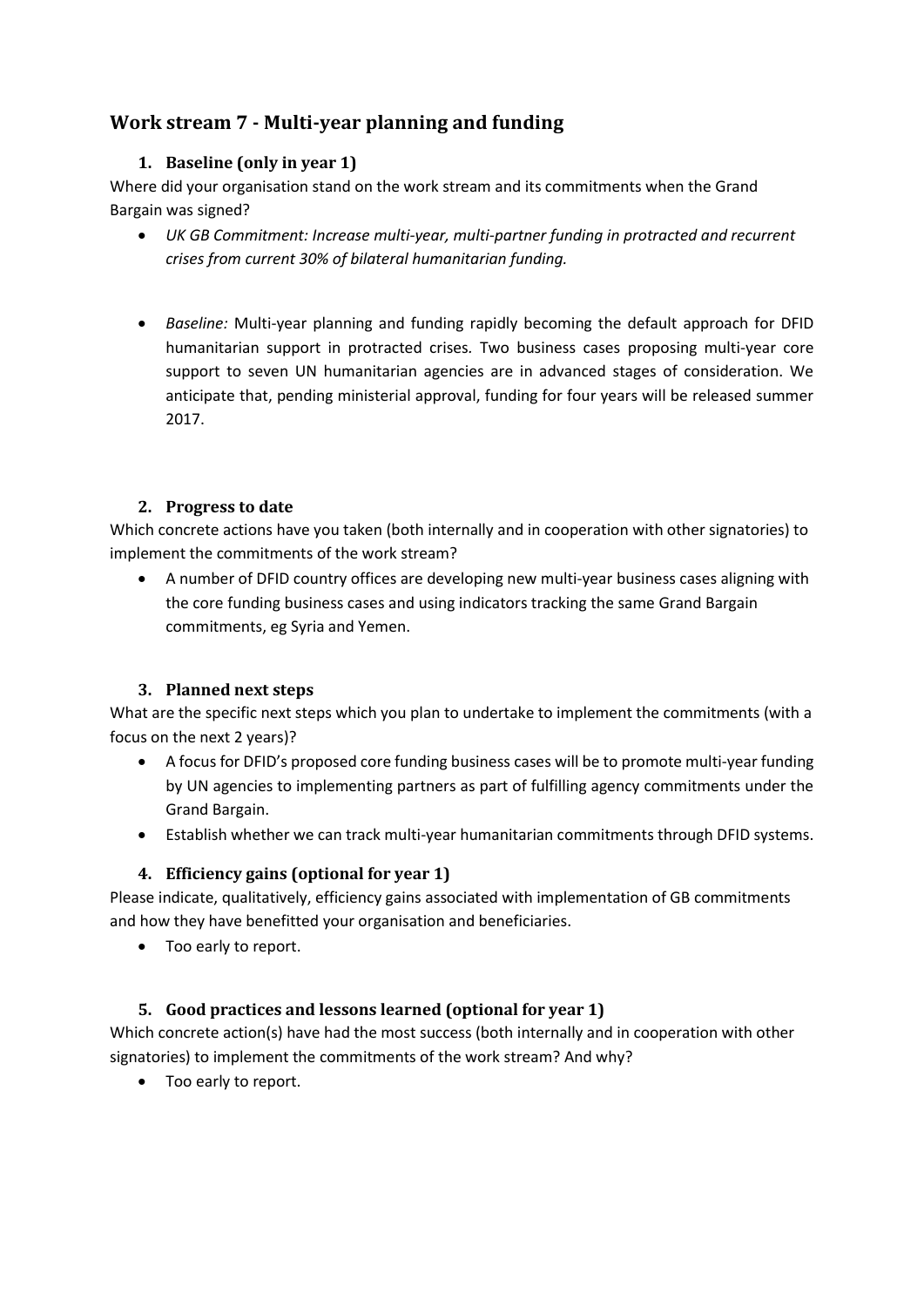# <span id="page-13-0"></span>**Work stream 8 - Earmarking/flexibility**

# **1. Baseline (only in year 1)**

Where did your organisation stand on the work stream and its commitments when the Grand Bargain was signed?

- UK GB Commitment: *Maintain 30% of our humanitarian funding as unearmarked or softly earmarked, in return for system reform measured against GB commitments*
- Baseline: The UK's policy has been to provide un-earmarked flexible core funding to all multilateral humanitarian partners for some time. The UK also provides significant funding to the CERF and to country based pooled funds (CBPFs) where it is un-earmarked and fully flexible.

# **2. Progress to date**

Which concrete actions have you taken (both internally and in cooperation with other signatories) to implement the commitments of the work stream?

- DFID is in the process of developing two funding arrangements to run over four years (2017 2021). Subject to Ministerial approval, these business cases will provide the UN humanitarian system as a whole (OCHA, CERF, IOM, WFP, UNHCR, UNICEF and WHO); and the Red Cross/Crescent Movement (ICRC, IFRC and British Red Cross) with flexible un-earmarked core funds and will be monitored through a single results framework for each business case
- We have participated in the development process of a Common Performance Framework for CBPFs, seeking to provide improved common indicators for performance measurement of pooled funds across all countries. We hope this will help to mobilise additional funds into CBPF.

## **3. Planned next steps**

What are the specific next steps which you plan to undertake to implement the commitments (with a focus on the next 2 years)?

- Reach agreement with OCHA and other donors on a robust reporting framework for CBPF making link to Results Reporting workstream.
- Establish whether we can track multi-year humanitarian commitments through DFID systems.

# **4. Efficiency gains (optional for year 1)**

Please indicate, qualitatively, efficiency gains associated with implementation of GB commitments and how they have benefitted your organisation and beneficiaries.

Too early to report.

# **5. Good practices and lessons learned (optional for year 1)**

Which concrete action(s) have had the most success (both internally and in cooperation with other signatories) to implement the commitments of the work stream? And why?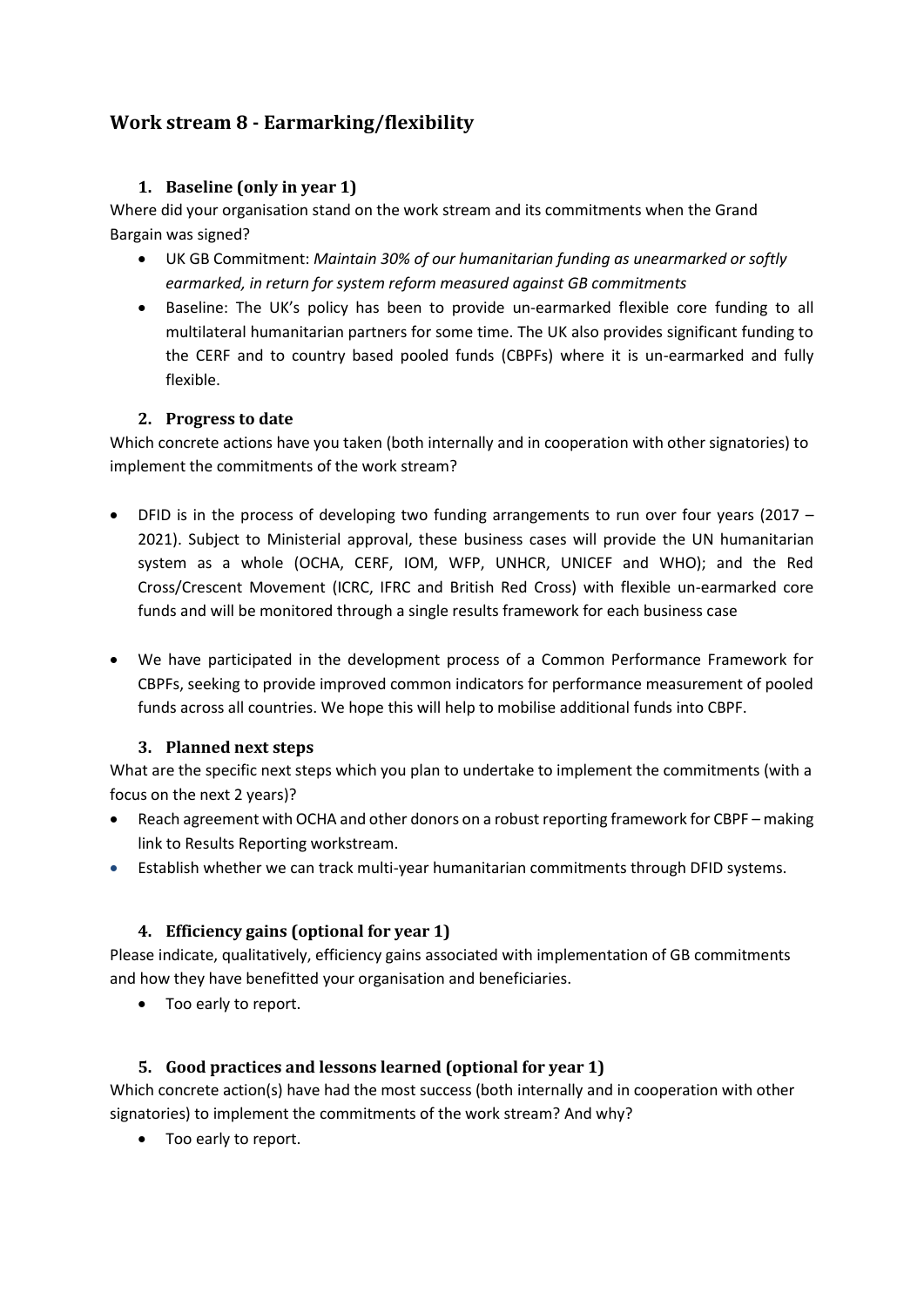# <span id="page-14-1"></span><span id="page-14-0"></span>**Work stream 9 – Reporting requirements**

# **1. Baseline (only in year 1)**

Where did your organisation stand on the work stream and its commitments when the Grand Bargain was signed?

- *UK GB commitments: (i) Streamline DFID humanitarian reporting arrangements and results reporting systems; and (ii) Align with other donors and agencies on a core set of results.* 
	- o *Ambition to report by results (with potential link to Sustainable Development Goals), and desire to explore a standard set of indicators, to be aligned with other donors where possible*
	- o *Any streamlining to remain aligned with DFID regulations and requirements*
- *Baseline: DFID does not have a department-wide approach to results reporting which can result in inconsistent demands being made of partners.*

#### <span id="page-14-2"></span>**2. Progress to date**

Which concrete actions have you taken (both internally and in cooperation with other signatories) to implement the commitments of the work stream?

#### Internally

 Working on refining our internal data structure to better articulate what results UK humanitarian aid achieves. In practical terms this has started by the revision of our internal spend categorisations (input sector codes). We are ensuring alignment with our new humanitarian VfM guidance (under development) so that better result reporting results supports VfM analysis.

## With others

- Engaging with Results Reporting workstream leads, participating in meetings in Geneva and reviewing GPPi report on Harmonizing Donor Reporting
- Commented on recent set of standardised questions produced by GPPi
- Attending workshop in April to discuss a potential pilot.
- Consulted our Humanitarian Advisors to ask if they are interested in working on the pilot. Interest has been expressed, dependent on what this will entail in practice.
- Some liaison with other donors (ECHO and US)

## <span id="page-14-3"></span>**3. Planned next steps**

What are the specific next steps which you plan to undertake to implement the commitments (with a focus on the next 2 years)?

- We are considering a short piece of work to map current use of output and outcome indicators by major donors, to see where convergence and overlaps appear.
- Will continue to engage with workstream leads on pilot and follow up from that.
- Continue building internal engagement on this change process to ensure awareness and buyin from DFID's humanitarian cadre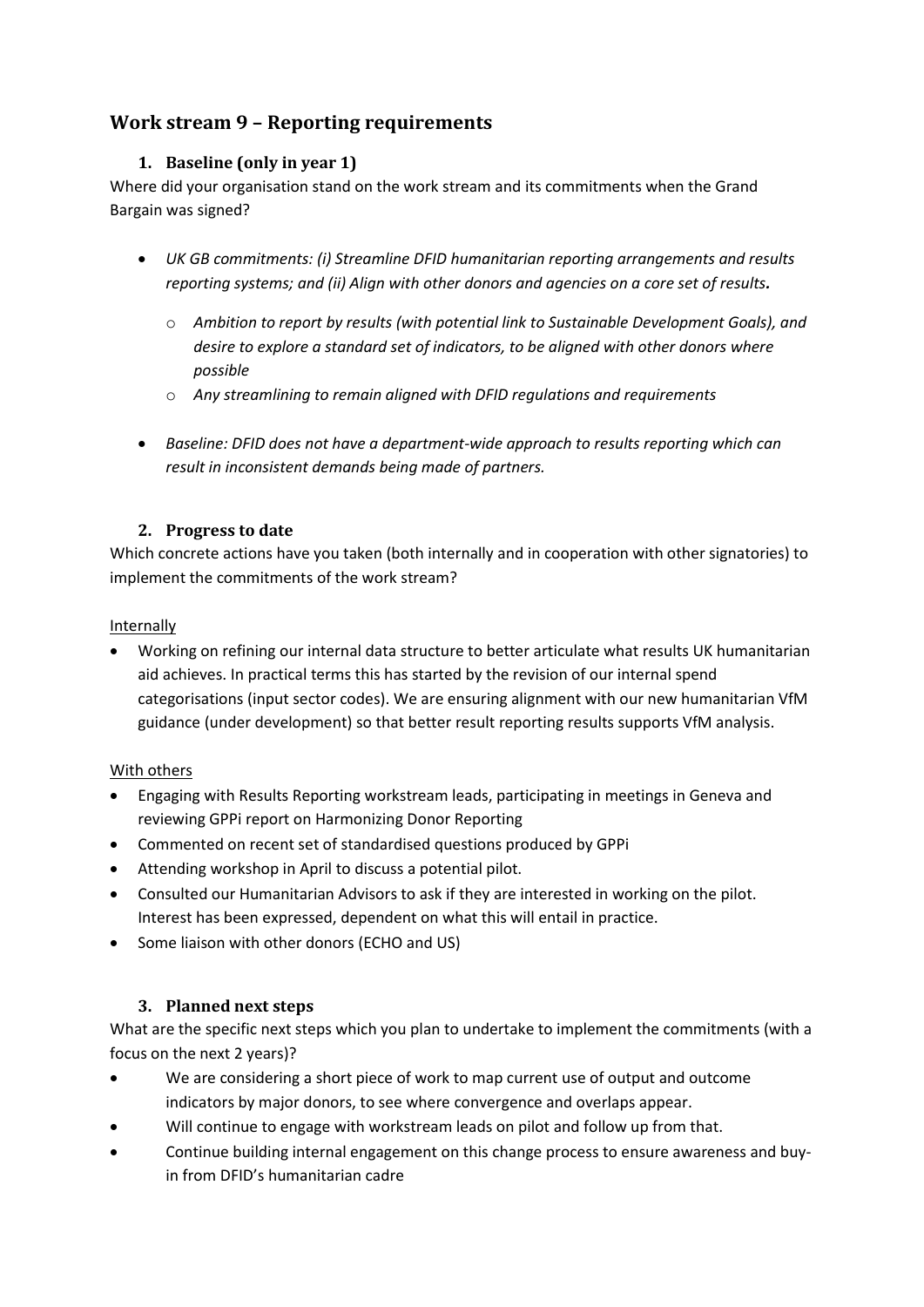- Continue increasing technical capacity of DFID staff working on process
- Exploring whether the SDG indicators can be mapped across to existing humanitarian indicator sets.

#### <span id="page-15-0"></span>**4. Efficiency gains (optional for year 1)**

Please indicate, qualitatively, efficiency gains associated with implementation of GB commitments and how they have benefitted your organisation and beneficiaries.

 Too early to report. Anticipate main efficiency gains to be with downstream delivery partners. Crucial that benefits are passed through the delivery chain.

#### <span id="page-15-1"></span>**5. Good practices and lessons learned (optional for year 1)**

Which concrete action(s) have had the most success (both internally and in cooperation with other signatories) to implement the commitments of the work stream? And why?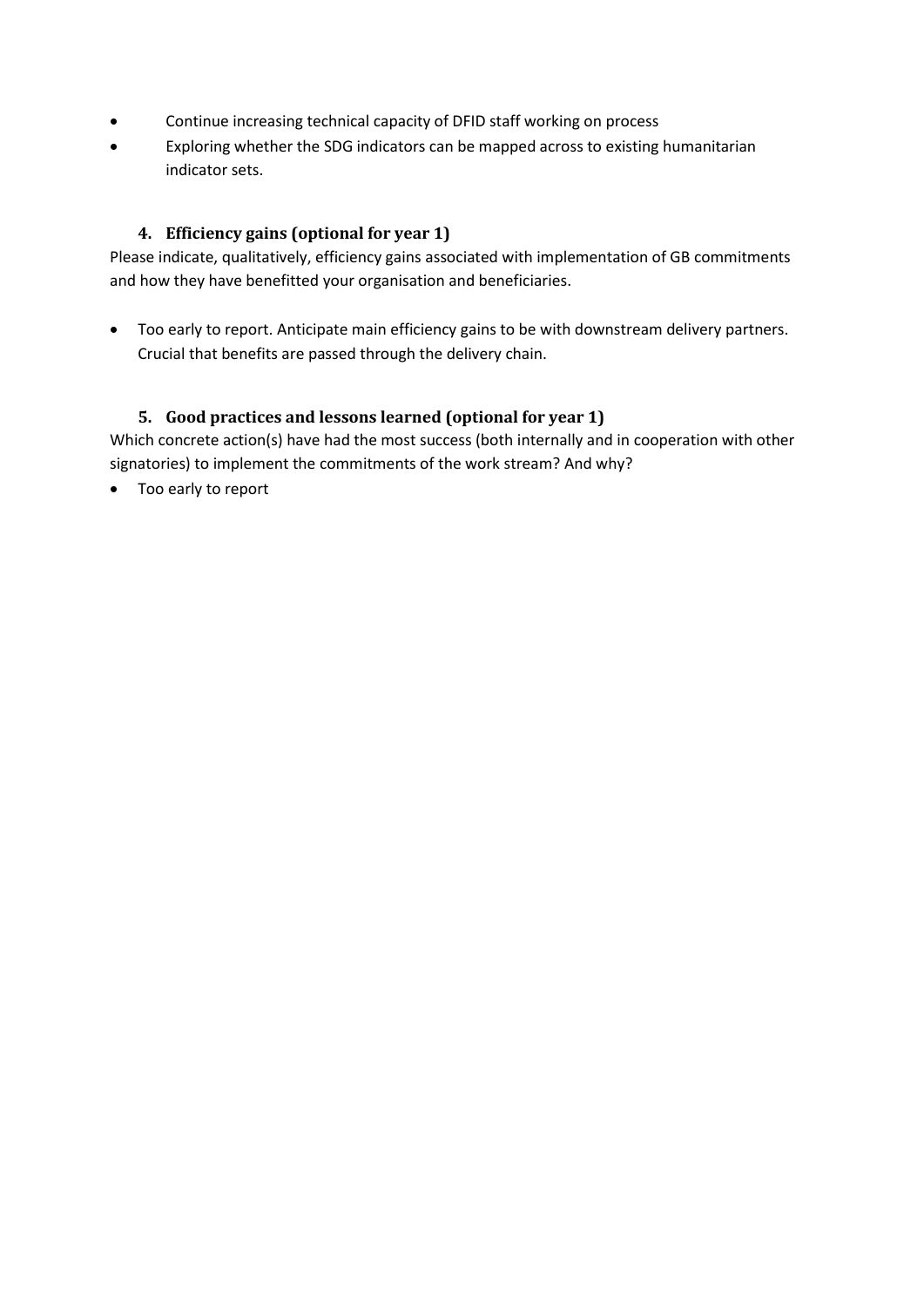# <span id="page-16-1"></span><span id="page-16-0"></span>**Work stream 10 – Humanitarian – Development engagement**

# **1. Baseline (only in year 1)**

Where did your organisation stand on the work stream and its commitments when the Grand Bargain was signed?

*UK Commitment: We will spend at least 50% of DFID's budget in fragile states and regions in every year of this Parliament.*

*Baseline: DFID had begun internal work to better align our development and humanitarian efforts, particularly in fragile states and regions. Through the UK National Security Strategy (NSS) and the Strategic Security and Defence Review [\(SDSR](https://www.gov.uk/government/uploads/system/uploads/attachment_data/file/478936/52309_Cm_9161_NSS_SD_Review_PRINT_only.pdf)), we had also committed to spend at least 50% of DFID's budget in fragile states and regions throughout this Parliament (ie up to 2020).* 

## <span id="page-16-2"></span>**2. Progress to date**

Which concrete actions have you taken (both internally and in cooperation with other signatories) to implement the commitments of the work stream?

- The 2016 Bilateral Development Review calls for a new approach to protracted conflict and refugee crises through increased focus on service delivery and economic development and better integration of development, humanitarian and stabilisation expertise. DFID's new Humanitarian Reform Policy proposes to deliver this approach through longer-term funding in support of systems strengthening for essential services and private sector and livelihoods interventions to stimulate jobs creation. DFID's Building Stability Framework (BSF) also calls for inclusive economic growth and effective and legitimate institutions to support stability in fragile and conflict states. DFID also produced a new Economic Development strategy that offers solutions to enable inclusive growth in refugee crises and conflict situations.
- In 2016, several high profile international events (including the London Syria Conference, Wilton Park Forum, World Humanitarian Summit and high-level refugee events at UNGA) secured global consensus that a new approach is needed to respond to protracted conflict and refugee crises. In response, in 2016 DFID established a dedicated Protracted Crises Hub, to work across DFID, with other UK government departments and with international partners to strengthen our responses to protracted conflict and refugee crises. The Hub has carried out a review to assess DFID's approach in protracted conflict and refugee settings, and is beginning to share the findings and examples of best practice internally and with other donors, IFIs and NGOs. The review found that DFID is using development and humanitarian instruments to respond to crises in 16 out of 19 country operations surveyed. In 11 countries, development programmes are run in at least two sectors alongside humanitarian interventions. A significant number of operations are also in the process of transitioning towards portfolios that fully bridge the development-humanitarian divide.
- The UK pioneered the model for a new approach to protracted crises at the London Syria Conference in February, through the Jordan and Lebanon Compacts, which go beyond people's basic needs and invest in education, jobs and livelihoods. This model was extended to the "jobs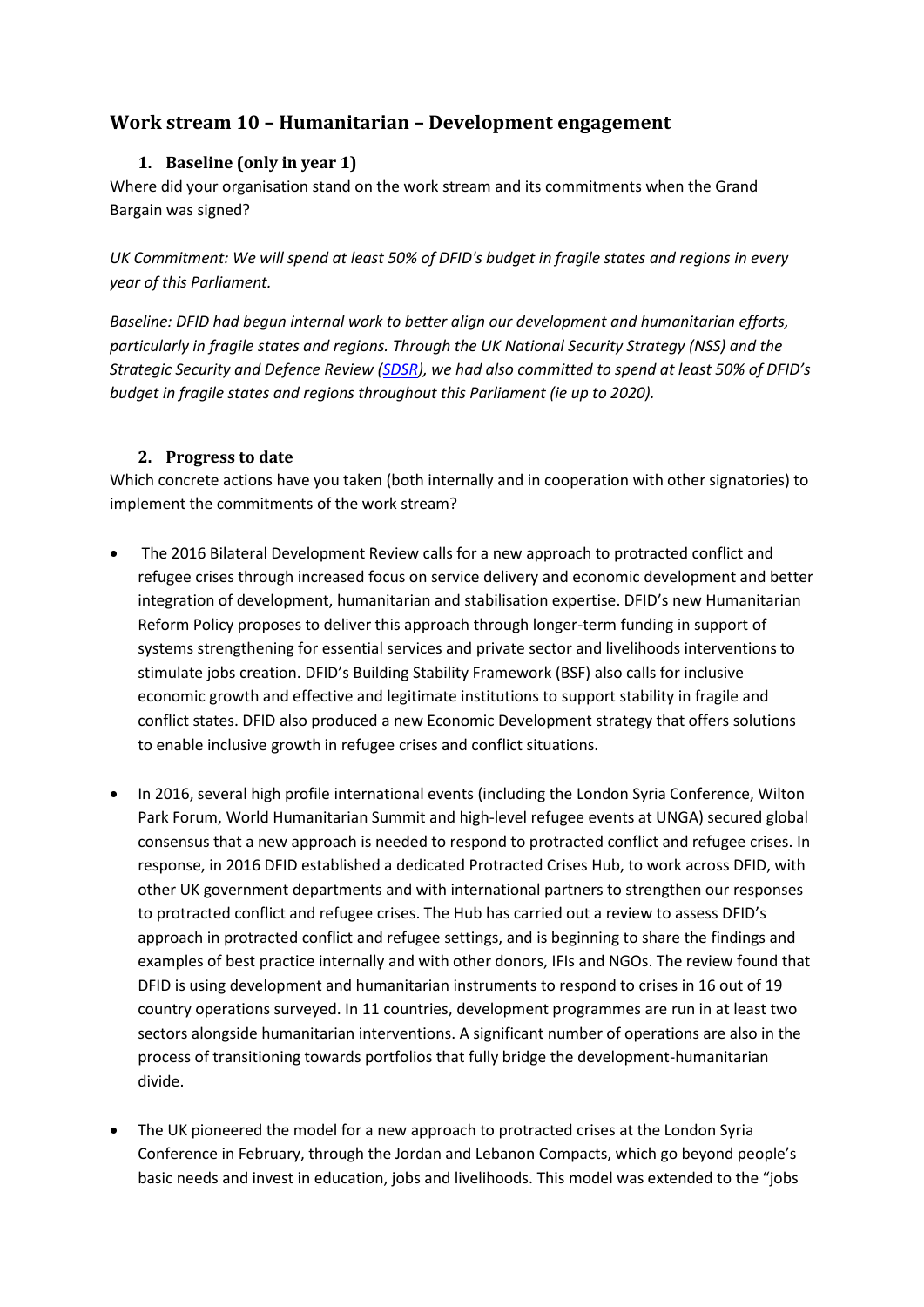compact" in Ethiopia. At the US Leaders' Refugee Summit in September in New York, the Prime Minister announced £80 million UK support for the Ethiopia jobs compact, an agreement with the Government of Ethiopia, the World Bank, European Investment Bank and the EU to create 100,000 new jobs for Ethiopians and refugees.

 We are also building on ten years of experience and evidence on fragility and conflict and improving our understanding of how to operate effectively in fragile states, many of which are extremely challenging environments for development work. By improving our knowledge of local contexts – and the underlying causes of instability in countries and regions – we can ensure that aid money achieves maximum impact. In so doing, our development programmes may reduce humanitarian needs in future by improving the resilience of fragile states.

## <span id="page-17-0"></span>**3. Planned next steps**

What are the specific next steps which you plan to undertake to implement the commitments (with a focus on the next 2 years)?

DFID's Protracted Crises Hub will support the development of policy and programme shifts to bring together humanitarian, development and stabilisation expertise from the outset of a crisis.

The UK will be working to influence the global agenda on refugees and protracted crises through the Comprehensive Refugee Response Framework pilots and Global Refugee Compact. The UK is supporting UNHCR to successfully implement the CRRF in ways that lead to the transformation of the international community's support to refugees and the countries that host them. The Protracted Crises Hub is working with the OECD to help shape their guidance on protracted displacement for donors.

Furthermore, the UK is committed to:

- Providing sufficient and predictable multi-year humanitarian financing.
- Bringing in a wider range of partners to deliver in situation of protracted crisis and displacement, including development agencies and the private sector.
- Identifying non-aid instruments, for example trade, that help to incentivise policy shifts towards inclusion of refugees and displaced populations in economic opportunities and access to services in host countries and to drive economic development, where appropriate.
- Investing in improving the data and evidence base to better understand the profile of displaced populations, supporting increased sharing of data, and to support better analysis on what interventions work and at what cost.
- Transforming the way we work with and for young people, empowering them as agents and advocates for better outcomes throughout our protracted crises response.

## <span id="page-17-1"></span>**4. Efficiency gains (optional for year 1)**

Please indicate, qualitatively, efficiency gains associated with implementation of GB commitments and how they have benefitted your organisation and beneficiaries.